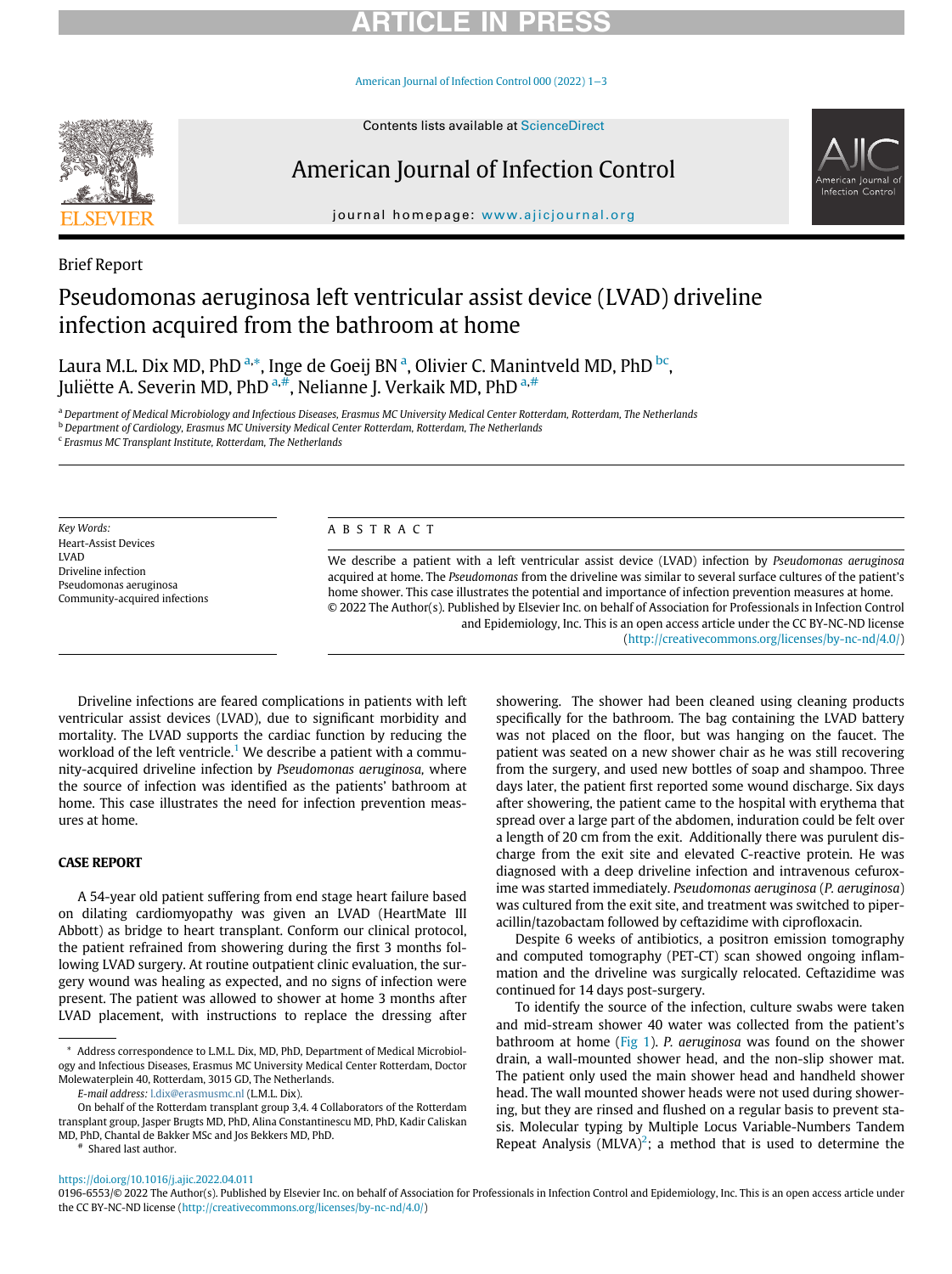## RTICLE

|             | Ш                              |                    |
|-------------|--------------------------------|--------------------|
| A<br>C<br>B | Culture location               | P. aeruginosa MLVA |
|             |                                | type               |
|             | Patient: driveline exit site   | 1-5-11-2-6-12-8-4  |
|             | A: Main shower head            | Negative           |
|             | <b>B</b> : Wall mounted shower |                    |
|             | jets                           |                    |
|             | $\mathbf{1}$                   | Negative           |
|             | $\overline{2}$                 | Negative           |
|             | 3                              | 1-5-11-2-6-13-8-4  |
|             | 4                              | Negative           |
|             | C: Handheld shower head        | Negative           |
|             | D: Non-slip shower mat         |                    |
|             | Top swab 1                     | 1-5-11-2-6-13-8-4  |
|             | Top swab 2                     | 1-5-11-2-6-13-8-4  |
|             | Bottom swab 1                  | 1-5-12-2-6-12-8-4  |
|             | Bottom swab 2                  | 1-5-11-2-6-12-8-4  |
| D           | Shower drain                   |                    |
|             | swab 1                         | 1-5-12-2-6-12-8-4  |
|             | swab 2                         | 1-5-11-2-6-13-8-4  |
|             | Faucet                         | Negative           |
|             | 1 litre of shower water        | Negative           |

<span id="page-1-0"></span>2 L.M.L. Dix et al. / American Journal of Infection Control 00 (2022) 1−3

Fig 1. I Shower lay-out, with enlargement of wall-mounted jets. II: corresponding MLVA typing.

genetic relatedness among bacterial strains, revealed that all environmental isolates were similar to the P. aeruginosa from the exit site [\(Fig 1\)](#page-1-0). The driveline exit site MLVA type was 1-5-11-2-6-12-8-4. These results were confirmed by whole genome sequencing. Environmental isolates differed only 1-9 loci (out of 5967) from the clinical isolate (Illumina technology in BioNumerics v7.6; Applied Maths, St-Martens-Latem, Belgium), well below the proposed cut-off value of 1[3](#page-2-2) alleles difference.<sup>3</sup> All belonged to Sequence Type (ST)348.

Community-acquired P. aeruginosa infection in an LVAD patient has been described before, but, to the best of our knowledge, not with a proven source. P. aeruginosa is a Gram-negative pathogen that thrives in moist environments. Contaminated drains and sinks are known causes of nosocomial infections. $4$  Our patient was most likely infected at home by upward transmission (eg, splashing, via towel use) from the mat (D) and shower drain, as both tested positive for P. aeruginosa. The wall-mounted shower jet (B) also tested positive, but was not used. Direct transmission from water by showering seems unlikely as the main showerhead (A) and the water tested negative. Airborne transmission from the drain has been reported, with Pseu-domonas positive air samples after showering.<sup>[5](#page-2-4)</sup> However, this was not investigated in our case. The common presence of Pseudomonas in moist surroundings, the relation in time between showering and development of infection, and the fact that there were no signs of infection on previous routine outpatient visits all indicate that the patient was most likely infected at his shower at home. No environmental samples were obtained before the patient's first shower, therefore transmission from the driveline into the shower cannot completely be excluded. However, as the driveline does not make contact with any of the shower surfaces, this seems unlikely.

Prevention of LVAD driveline infections is of utmost importance to reduce hospital re-admissions, repeated surgery and costs. Current focus is on (peri-operative) wound care, without specific measures to protect patients at home.<sup>[6](#page-2-5)</sup> Preventing infection with waterborne pathogens should include control of shower water quality. Point of care filters might contribute to this, but are costly and can be difficult to install and use correctly. In our centre, a dedicated LVAD nurse informs all patients on infection risks and prevention measures, wound dressing and care following LVAD surgery. Evidence-based guidelines are needed to prevent infections. We suggest to consider this list of additional recommendations to prevent infection with Pseudomonas at home:

- Make sure that the hands are rinsed, disinfected with 70% alcohol and properly dried before handling the LVAD
- If possible, let a caregiver clean and dress the LVAD exit site
- $-$  Keep the driveline exit site as dry as possible
- Keep all cleaning attributes at a separate dry space
- $-$  Wash all non-disposable cleaning textile at 60 $^{\circ}$  Celsius immediately after use

### **SINK**

- Prevent splashing of water, preferably by installing a covering drain top
- Dry the sink and its surroundings after using, from outwards to inwards. Avoid contact of the drying towel with the drain